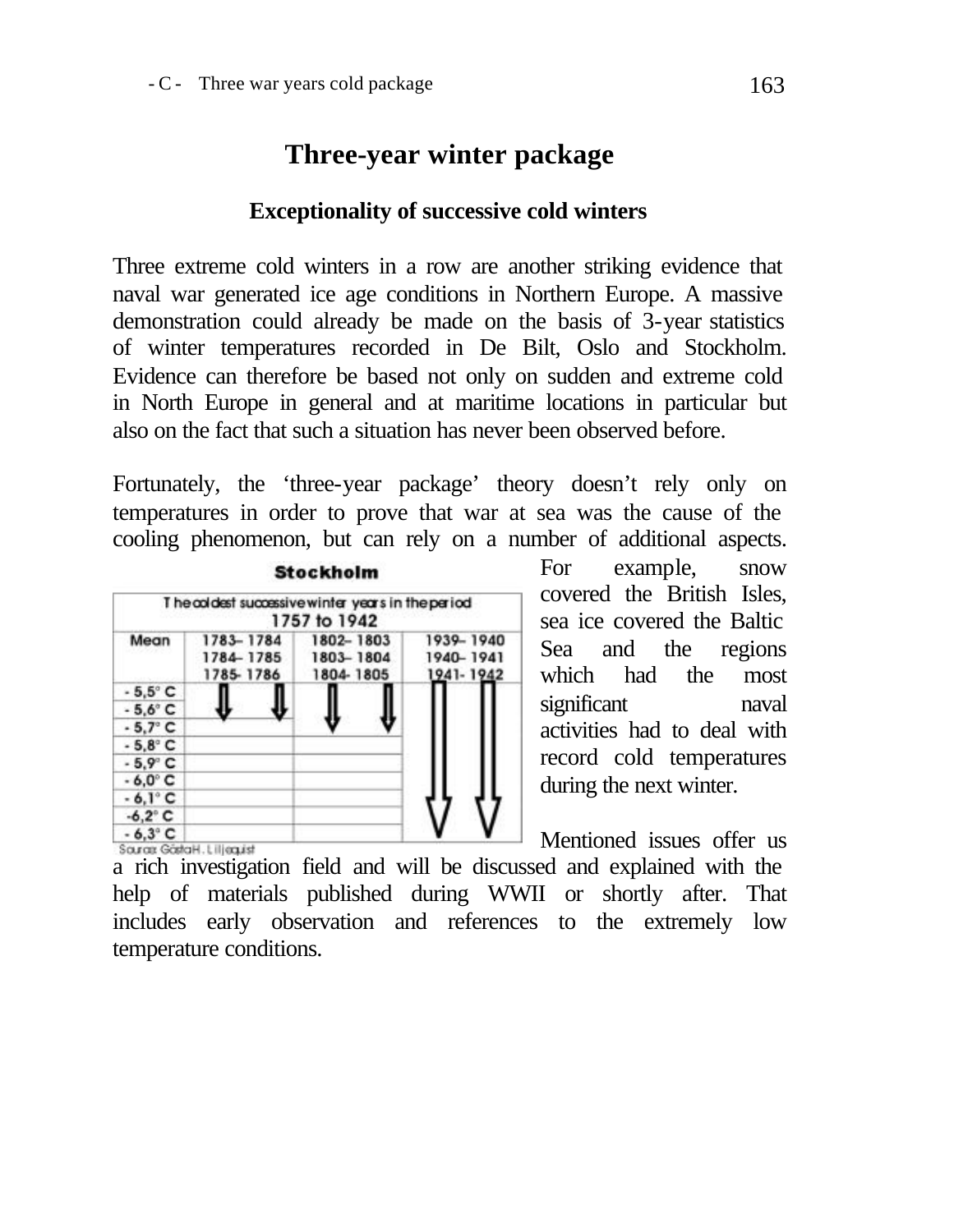## **Low Temperatures Sweden**

As already indicated above, G. Liljequist observed: Three ice winters in succession are very rare<sup>139</sup>. During almost 200 years of weather observations at Stockholm, there are only two periods that came close to the most recent one in 1939-42. But none of the previous 'threewinter-periods' (calculated on the basis of mean temperature of three coldest months) had been as cold as the latter, which was 0.6°C colder than the next group of 1802-1805.

Liljequist summarizes his results on Stockholm's cold winters from 1757-1942 as it follows (excerpt): "Since the beginning of temperature observations, around 1760, up to the decade 1931-1940, mean winter temperatures have increased with about 2°C. This tendency is especially marked from the middle of the  $19<sup>th</sup>$  century. The number of severe winters has decreased during recent years, while mild winters have remained rather constant in number".

## **Kew Observatory/UK**

Even during the "Cold Epoch" (ca. 1810–1850), when 9 winters out of 42 were colder at Kew Observatory/UK than the 1939/40 "winter package", none of these winters was so closely followed by subsequent cold winters as during the winters of 1939/40, 1940/41 and  $1941/42^{140}$ , which were furthermore commented upon: "The present century has been marked by such a widespread tendency towards mild winters that the 'old-fashioned winters', of which one had heard so much, seemed to have gone for ever. The sudden arrival, at the end of 1939, of what was to be the beginning of a series of cold winters was therefore all the more surprising. Since the winters of 1878/79,

<sup>139</sup> Gösta Liljequist, Liljequist, Gösta H. (1941/42); 'Isvintern 1941/42'; in: Staten Meteorologisk – Hydrograiska Anstalt, No.4, 1942, pp.2-15.

<sup>140</sup> A.J. Drummond.; 'Cold winters at Kew Observatory, 1783-1942'; Quarterly Journal of Royal Met. Soc., No. 69, 1943, pp 17-32, and: Drummond, A.J.; Discussion of the paper: 'Cold winters at Kew Observatory, 1783-1942'; Quarterly Journal of Royal Met. Soc., 1943, p. 147ff.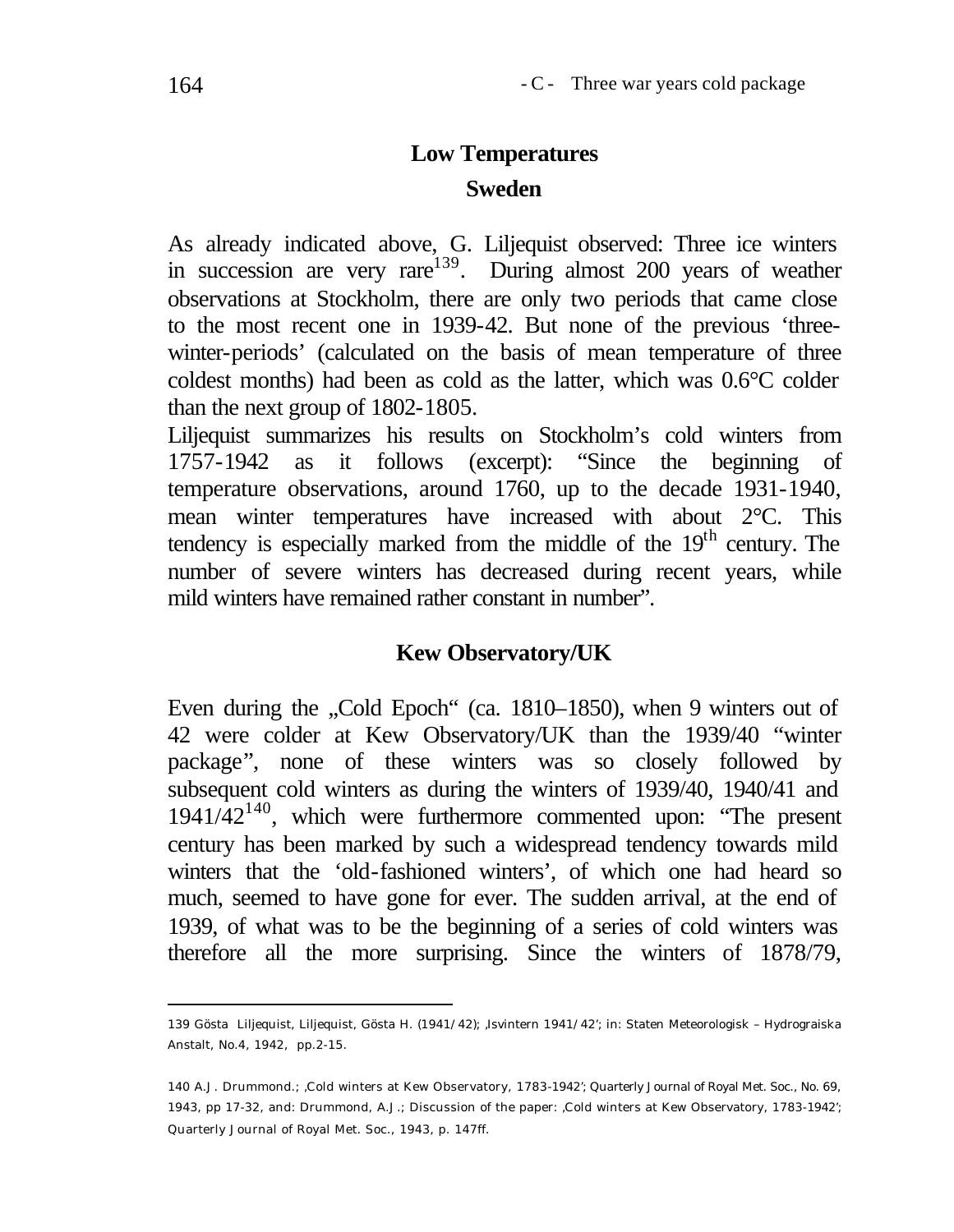1879/80 and 1880/81, there have never been three winters in a row as severe as those of 1939/40, 1940/41 and 1941/42."<sup>141</sup>



**Königsberg (Kaliningrad) as early as in war year 19***44***,**

## **Maritime and continental difference**

Before moving to the next issue, temperature differences between maritime and inland location, as mentioned in a previous chapter, should be included in a comprehensive 'three year package' list. While record cold winter results were achieved throughout North Europe, the difference between sea and land is remarkable. Land values for January and December were only slightly below previous record (Paris 1,2°C, Basel 0,1°C, and Wiesbaden managed only second place), while close-to-sea locations (De Bilt, Oslo and Stockholm) broke the previous cold records with extraordinary temperature differences from 1,6 to 2,7°C. This is strong evidence that North and Baltic Sea played a big role in generating the three arctic winters. While warm Atlantic water arrives in Europe as usually, colder North Sea water is recorded by the British weather reports.

l 141 A.J. Drummond, ditto, p. 31

<sup>142</sup> Groissmayr, F.B (1944); 'Die gewaltigen Temperaturestoerungen auf der Nordshemisphaere 1920-1942', in: Zeitschrift fuer angewandte Meteorologie, Jg. 61, 1944, pp.15-56 (p. 55), (15-24, and 49-56).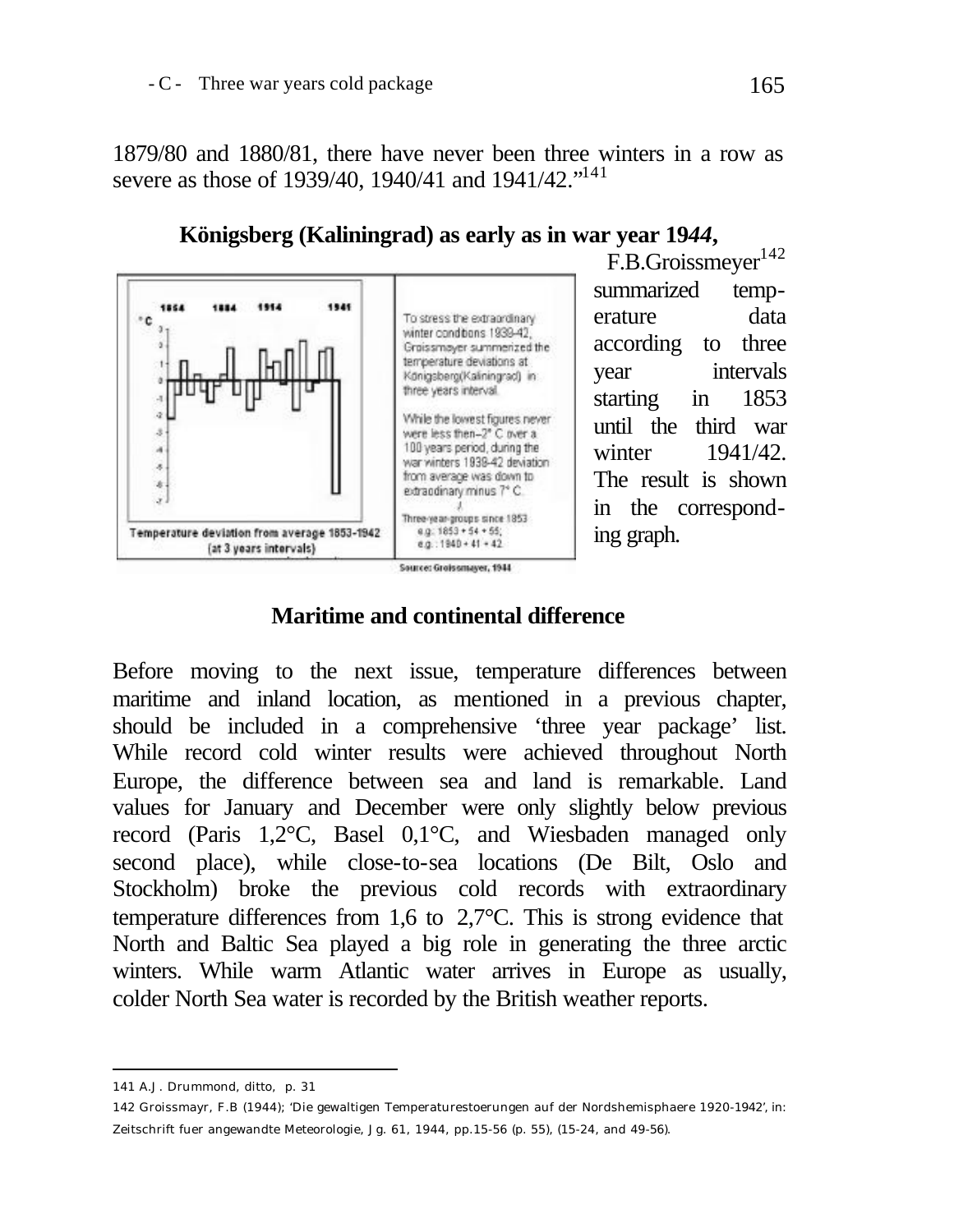

Deviation from three succesive record January & February temperatures during winters 1939/40 - 1941/42

*This graph is a subsequent version of the graph on 138 (160), together with the given tables concerning seaside and inland record winter series (p.139/141). The record 'three years series' demonstrates two naval war impacts:*

- *That three successive record cold years happened in the first place; and*
- *That the excessive out performance of the previous coldest winter series by extraordinary 1,6 to 3 degrees Celsius at sea side location and compared to more inland location has its basis in too cold North and Baltic Sea water.*

## **Snow in Great Britain**

A snow-rich winter needs two conditions: abundant supply of aerial humidity, combined with cold air. During the war, Britain flouts like a battleship in a bath tube, filled with warm water and bathing water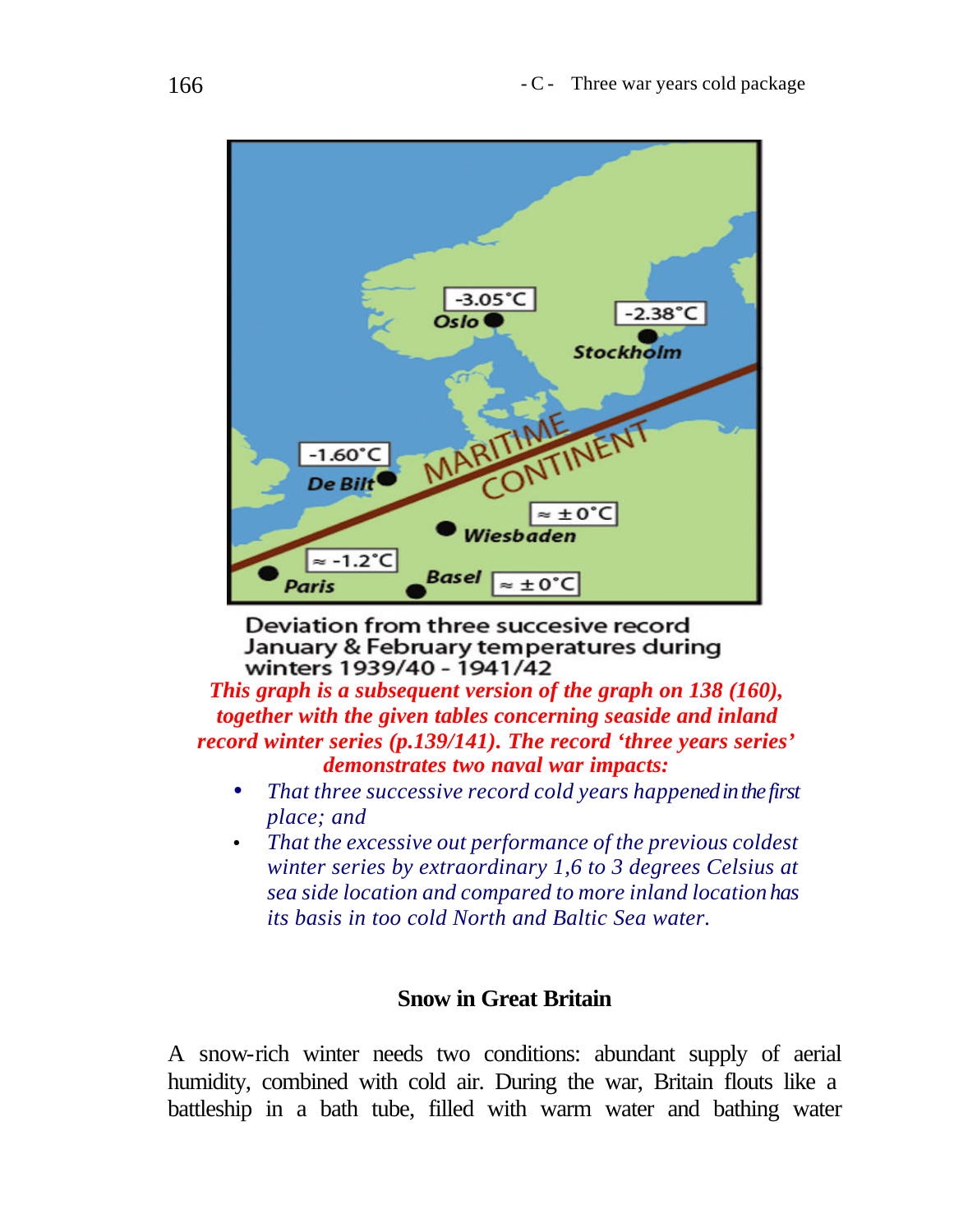steaming off. Cold continental air could quickly turn moisture air to fog, rain, ice-rain or snow.

Extreme conditions came quickly. From the  $27<sup>th</sup>$  of January to the  $3<sup>d</sup>$ of February 1940, England did not only face a tremendous snow problem but also experienced the longest-lasting ice-rain event, presumably the severest known. The most effected regions were from



Wales, via south-westerly parts of Midlands, to SW and centralsouthern region. Meanwhile, violent stormy weather brought massive snow to south-eastern England, including snowdrifts reaching heights of 15 feet and more<sup>143</sup>. Surprised? Not really! Over the Atlantic, warm air clashed with cold air, which was actually colder than usually because of the naval warfare in the North and Baltic Seas.

## **Kew Observatory**

In any case, snow in Britain is rare. In the south-east of England, snow can be expected only every  $10<sup>th</sup>$  day. Any deviation should raise suspicion. During the winter 1939-1942, the rate per month was up to 400% higher. Drummond's table showing percentage of days with snowfall is as it follows:

<sup>143</sup> Cave, C.J.P.; 'The ice storm of January 27-29, 1940', and Discussion; Quarterly Journal of Royal Met. Soc., Vol. 66, No.285, 1940, pp.143-150.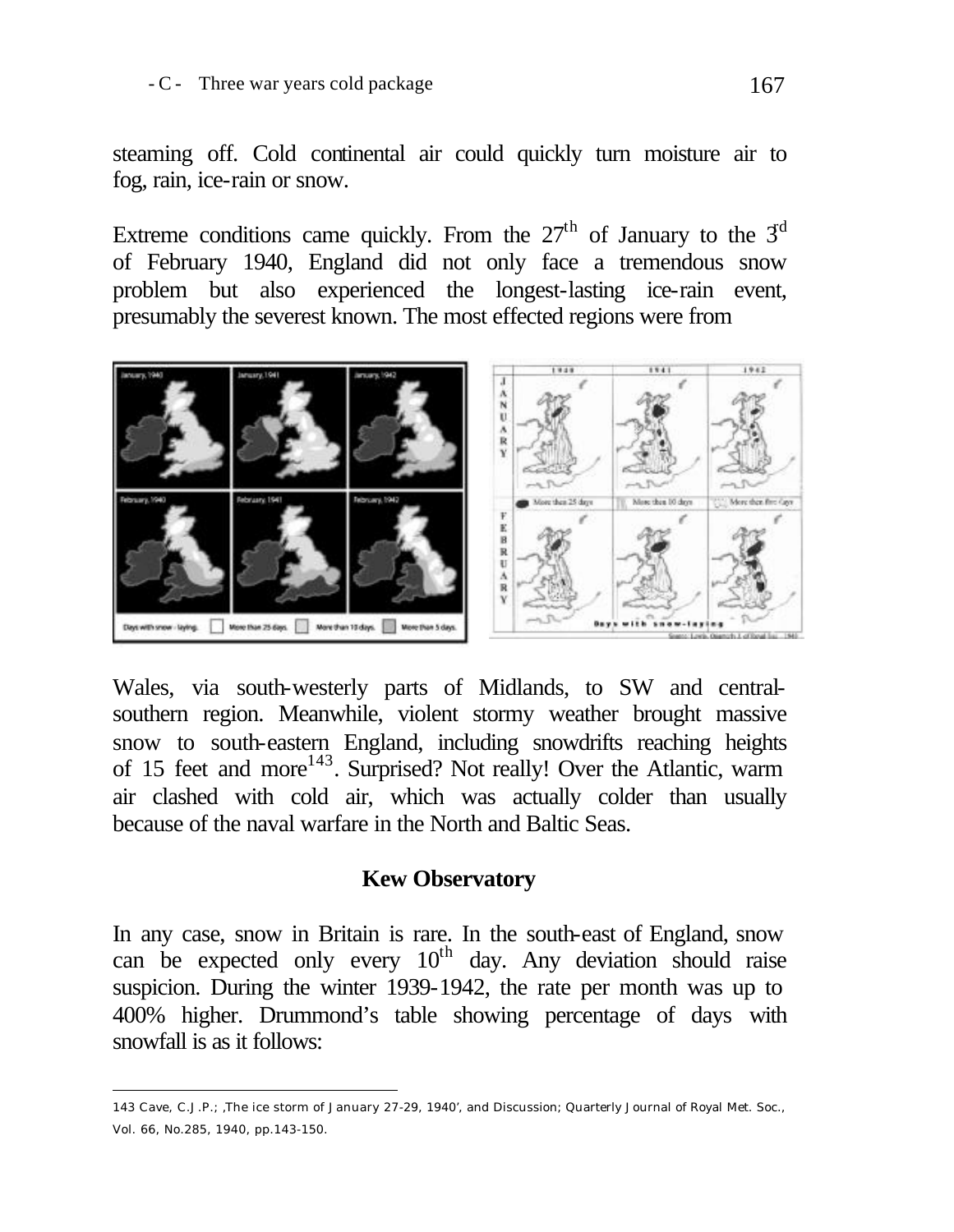|                  | December | January | February | Dec.- Feb. |
|------------------|----------|---------|----------|------------|
| $1939 - 40$      | 6%       | 32%     | 24%      | 21%        |
| 1940-41          | 6%       | 36%     | 29%      | 23%        |
| $1941 - 42$      | 3%       | 42%     | 46%      | 30%        |
| $Average(1871 -$ | 6%       | 10%     | 11%      | 9%         |
| 1938)            |          |         |          |            |

(Source: Drummond, see Fn. 18)

#### **The Isles**

Lewis<sup>144</sup> made the following two statements concerning the snowcover in the British Isles, in the months of January and February of the severe winters of 1940, 1941 and 1942. "The three consecutive winters of 1940, 1941 and 1942 were, however, unusually severe; the snow was considerable and the number of days of snow-laying comparatively large". "Three severe winters in succession like 1940, 1941 and 1942 seem to be without precedent in the British Isles for at least 60 years, a similar succession occurring from 1879-1881."

#### **WWI and WWII**

At Kew Observatory, A.J. Drummond realised an exceptional situation in  $1942^{145}$ : "Since comparable records began in 1871, the only other three successive winters as snowy as the recent ones were those during the last war, namely 1915/16, 1916/17 and 1917/18, when snow fell on 23%, 48% and 23% of the days". The naval warfare caused more humidity in the air and facilitated the inflow of cold continental air over The Isles, thus generating rain, ice-rain and snow in quantities which are above all statistical values.

145 A.J. Drummond, see Fn 18, p. 31

<sup>144</sup> Lewis, Lilian, F.; 'Snow-cover in the British Isles in January and February of the severe winters 1940, 1941 and 1942', in: Quarterly Journal of Royal Met. Soc., 1943, pp. 215-219.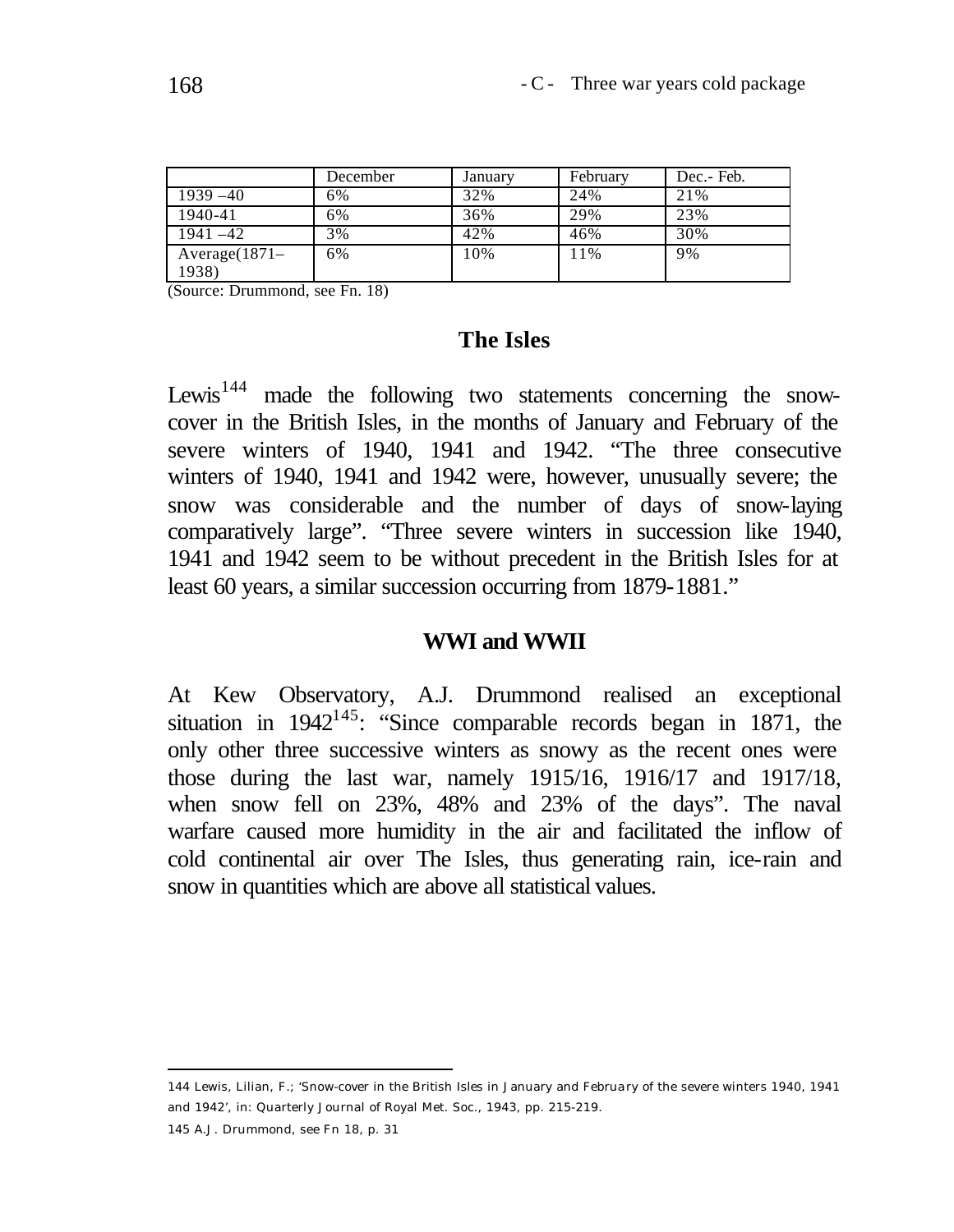## **Change of wind direction**

**Norway**

Hesselberg  $\&$  Birkeland<sup>146</sup> point to significant climate deviations during the first three war years as reproduced in the following table:

> *Means deviations for the Period 1940-42 from the mean values of the period 1901-30*

|                                                                                                                                   | Winter         | <b>Spring</b>  | Summer      | Autumn      |  |
|-----------------------------------------------------------------------------------------------------------------------------------|----------------|----------------|-------------|-------------|--|
| Atmospheric pressure                                                                                                              | $+6$ mb        | $+3$ mbar      | $+0.5$ mbar | $+0.5$ mbar |  |
| Air temp.                                                                                                                         | $-4^{\circ}$ C | $-1^{\circ}$ C | $+0.3$ °C   | $+0.2$ °C   |  |
| precipitation                                                                                                                     | $-12%$         | $-8%$          | $+2\%$      | $+3%$       |  |
| Wind from north                                                                                                                   | $+24%$         | $+8%$          | $+4%$       | $+7%$       |  |
| Wind from east                                                                                                                    | $-5\%$         |                |             | $-2\%$      |  |
| Wind from south                                                                                                                   | $-17%$         | $-10%$         | $-6\%$      | $-9%$       |  |
| Wind from west                                                                                                                    | $-1\%$         | $+2%$          | $+2\%$      | $+4%$       |  |
| $\sim$ $\sim$ $\sim$ $\sim$ $\sim$<br>$\sim$ $\sim$ $\sim$<br><b>TT 11</b><br>$\mathbf{X}$<br>$\sim$<br>$\mathbf{r}$ $\mathbf{a}$ |                |                |             |             |  |

Approximate figures for Southern Norway (Source: Hesselberg, Fn 24)

## **Hamburg/Germany - October 1939**

That naval war in North and Baltic Sea reversed long-term climate data became obvious as early as October 1939, when the Deutsche Seewarte meteorologist on duty concluded in his analysis, on the 2<sup>nd</sup> of November 1939:

"Hamburg reported winds from the North-Eastern quadrant on almost two thirds of the dates observed (33% easterly winds out of 65%) while north-eastern winds accounted only for a quarter (26%) of several previous years' averages. Otherwise, most frequent direction of the wind – south-west (24%) – accounted for 9% of all cases. Thus the observations at this station alone show what the weather charts of an extensive area will obviously indicate as well."

<sup>146</sup> Hesselberg, TH., and Birkeland, B.J.; 'The continuation of the secular variations of the climate of Norway 1940-50', in: Geofysike publikasjoner Vol. XV. No.5, Bergen 1944-56; pp. 3-40.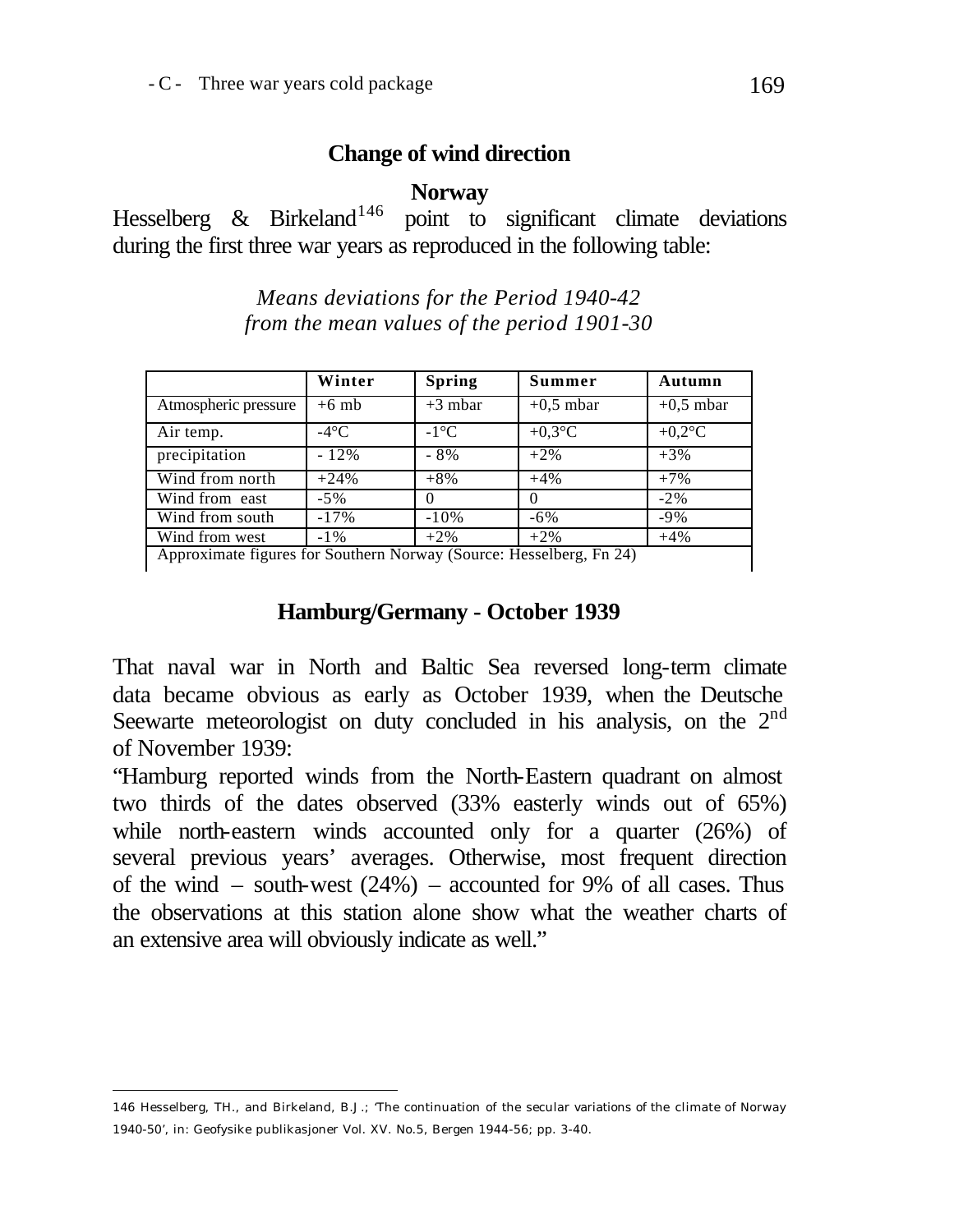## **Kew Observatory**

Everyone knows that Great Britain's weather comes from the North Atlantic and the wind mostly from westerly directions. From prevailing wind directions in South-West England during 155 winters, from 1788 to 1942, only 21 had easterly resultants, whereby the few winters of 1814, 1841, and 1940 had resultants from NE to ENE. Another small number of winters since 1841 (1845, 1870, 1879, 1891, 1895, 1904, 1929) had prevailing winds from SSE to ESE. Except for the winters of 1801 and 1804, all these 21 winters with predominant easterly winds had temperatures below the average (40,1°F; 4,5°C). While eleven of the above winters had means between 34°F and 36°F, only six with westerly resultants had means lower than 37°F, these being 1820, 1830, 1847, 1855 and  $1886^{147}$ .

# **Three ice winters in the Baltic Sea German coastal sea icing**

An accurate indicator of the severity of a winter in Baltic Sea and its bordering countries is the annual feature of icing. Considering the extent and severity of ice during the three war winters of 1939-42, it's possible to provide ample proof that this extraordinary situation could only have been generated by intensive military use of these waters over the time period in question. Main aspects can be summarised as it follows:

- First and foremost, there is the suddenness and the severity of each of these ice winters, for which no other cause than the war at sea could be attributed.
- It is possible to establish a direct link between the extent of activities in the Baltic Sea and the degree of icing and of arctic winter conditions:

l 147 A.J. Drummond, see Fn. 18, p. 31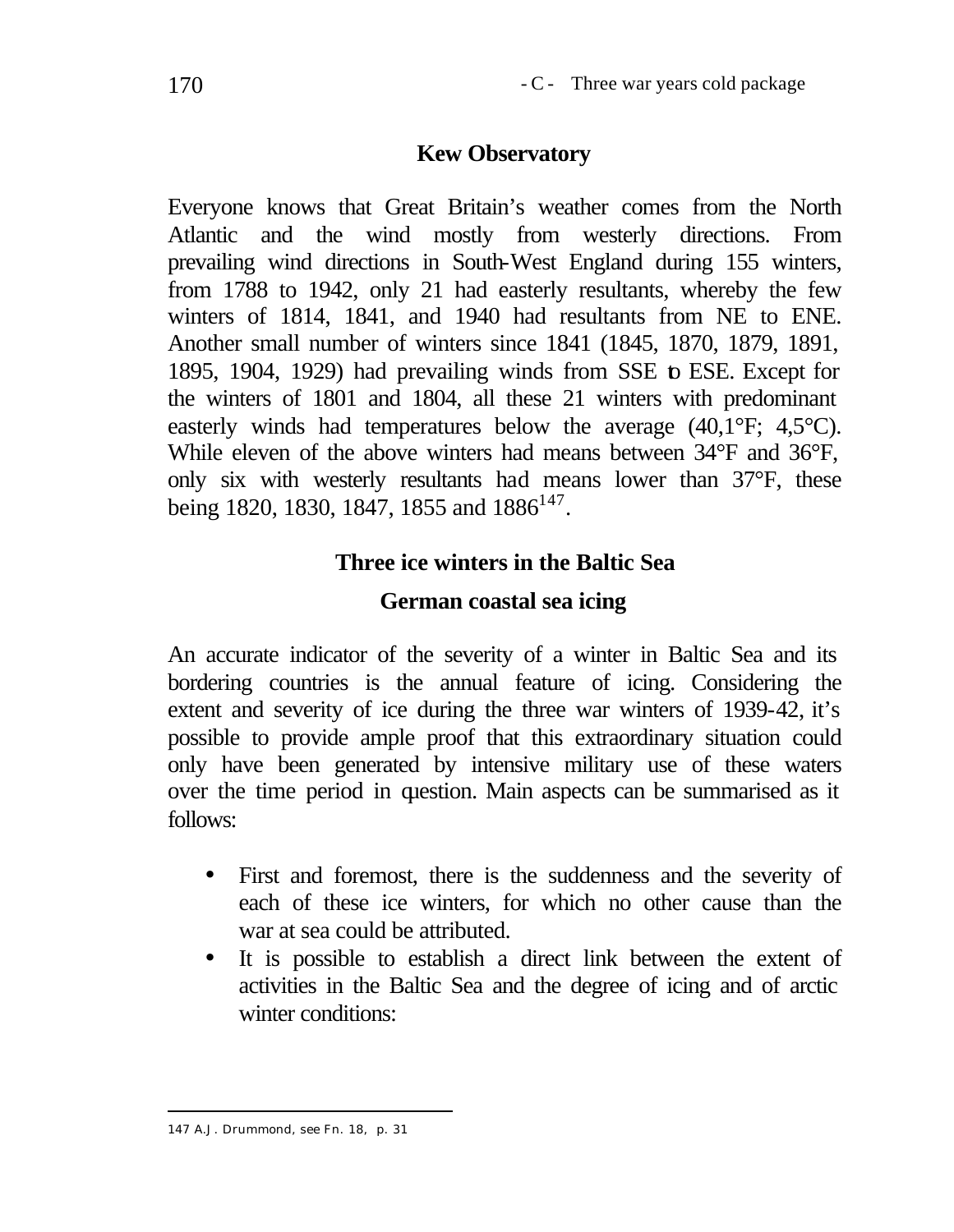- o 1939/40: intensive military activities, Gdansk, mining western Baltic and Gulf of Finland, Finnish-Russian war at sea resulted in very heavy ice.
- o 1940/41: there were only general naval activities so the icing was less serious than that of the previous year. Yet, it was a severe ice winter.
- o 1941/42: the Germans invaded Russia and fought with the Russian Baltic Fleet for five months, in the Central and the Northern Baltic Sea, during June-December 1941; this resulted in the most extended and heaviest icing ever observed.

Another proof of great importance is the fact that there has never been such a severe icing. It should be noted that over the observation period the general mean temperatures in Sweden and in the Northern Hemisphere rose roughly with one degree, while the winter temperatures in Stockholm had risen with about 2°C since 1761. This comparison of extreme winter situations from the late  $18<sup>th</sup>$  or early  $19<sup>th</sup>$ century to similar events from the mid  $20<sup>th</sup>$  century will make the latter appear even more severe and extraordinary.

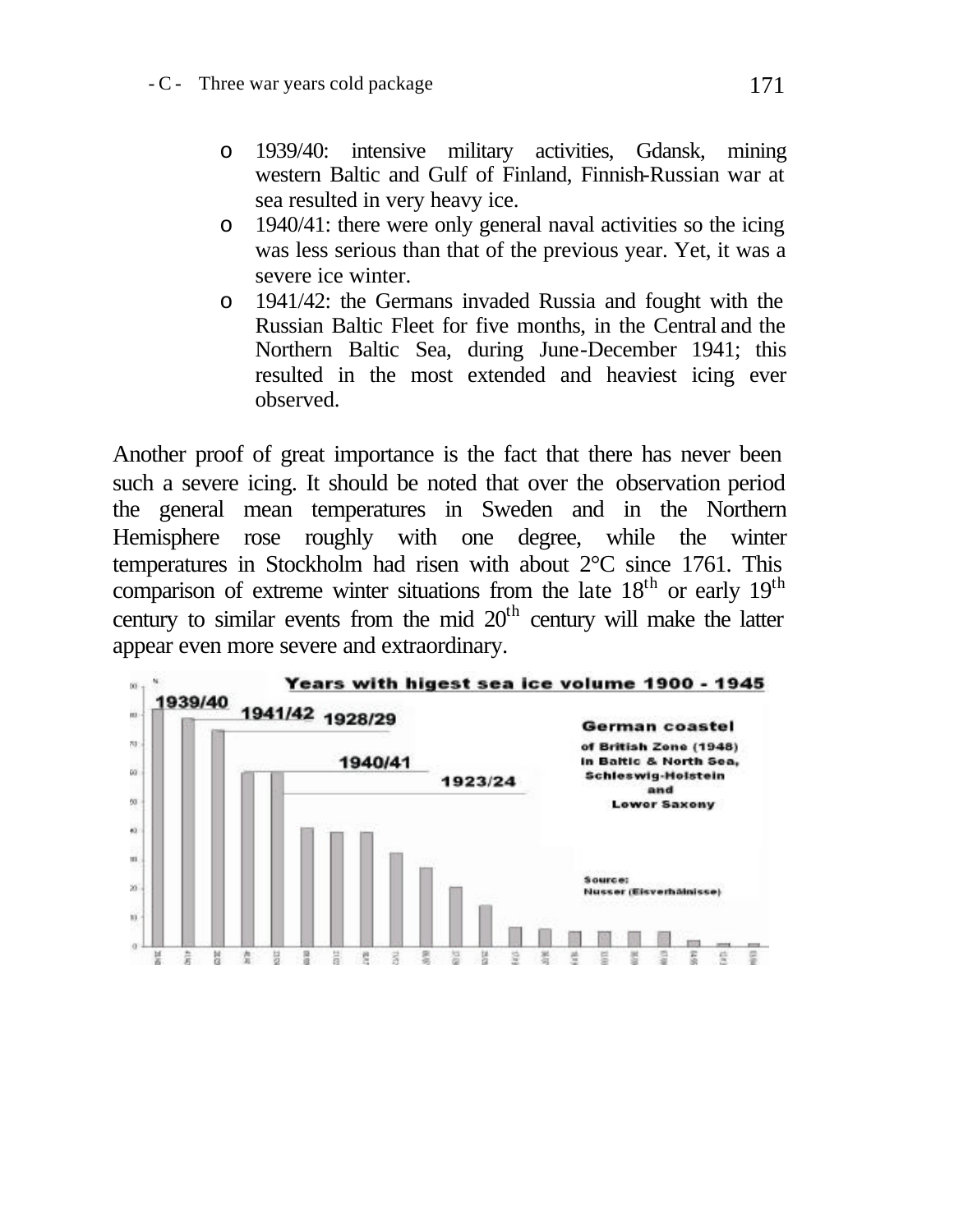## **Northern Baltic Sea icing**

Another important argument that nothing but the war at sea had turned the Baltic Sea into an ice age sea is the extent of the ice cover during the three years in question. According to a graph made by the Finnish Institute<sup>148</sup>, showing the ice cover in the Baltic Sea,  $57^{\circ}$  North latitude (ca. Visby - Riga latitude), there has never been one group of three successive years with such an important extent of ice cover as the ice phenomenon of the war years of 1939-1942 since 1720 (when such observations were recorded).

As the graph provided by the Finnish Institute actually shows figures only since 1720, the ice cover during the winters of 1939-42 could have been the most extensive in many hundred

years. From the whole period of more than 200 years, only 15 winters reached the highest possible ice volume, including those of 1939/40



and 1941/42. One of the reasons for this rarity of successive high ice coverage is presumably the fact that, from the moment the Baltic Sea reaches a high ice cover, the water body no longer transfers heat to the atmosphere; the deeper waters retaining, the more heat for the following winter season. But due to the intensive 'stirring and mixing' of the sea by military activities, a record ice coverage had been

<sup>148</sup> Finnish Institute of Marine Research; M. Leppäranta et al.; "Phases of the ice season in the Baltic Sea' No. 254, Suppl.2; Helsinki 1988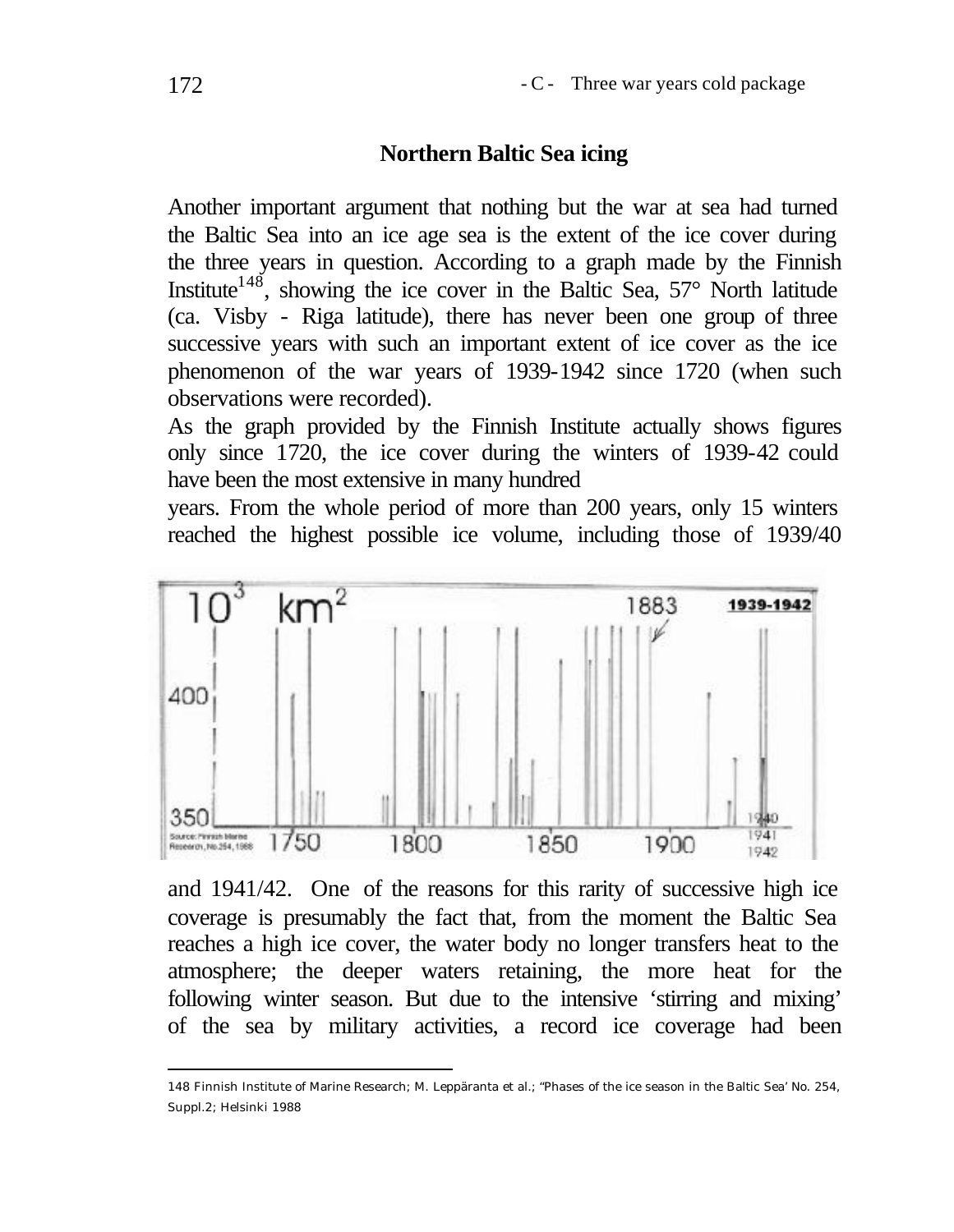achieved in the Baltic Sea during the three war years 1939-42, which actually was inevitable. There is virtually no other explanation available.



## **Centers of record winters**

It is interesting to observe that certain regions reported record climatic events, on one hand, while, on the other hand, they saw intensive military activities 'close by'.

**1939/40**: Germany reported a record cold winter. In fact, heavy mining, fighting (e.g. Gdansk), military surveillance, transport and exercises took place in the coastal waters of the Baltic Sea, during prewinter months.

**1940/41**: Norway claimed to have recorded low temperatures as never measured before at a number of stations in southern Norway immediately after the Germans invaded Norway in the summer, and mine warfare and fighting continued along its coast and heavy ship movements took place between Germany and Norway thereafter.

**1941/42:** Middle Sweden<sup>149</sup>, Denmark<sup>150</sup> and The Netherlands<sup>151</sup> claimed the coldest winter in more than 130 years; after the German

l 149 Gösta Liljequist, see: Fn.17

<sup>150</sup> Det Danske Metorologiske Institut; 'Is- og besejlingsforholdene i de danske Farvande in Vinteren 1939-40; 1940-41; 1941-42; 1947, Kobenhavn.

<sup>151</sup> At De Bilt (data series 1706-1993) January and February 1942 had been –7,9°C colder than 1941, and –2,4°C colder than 1940. The long-term average is well above zero (about +5°C)